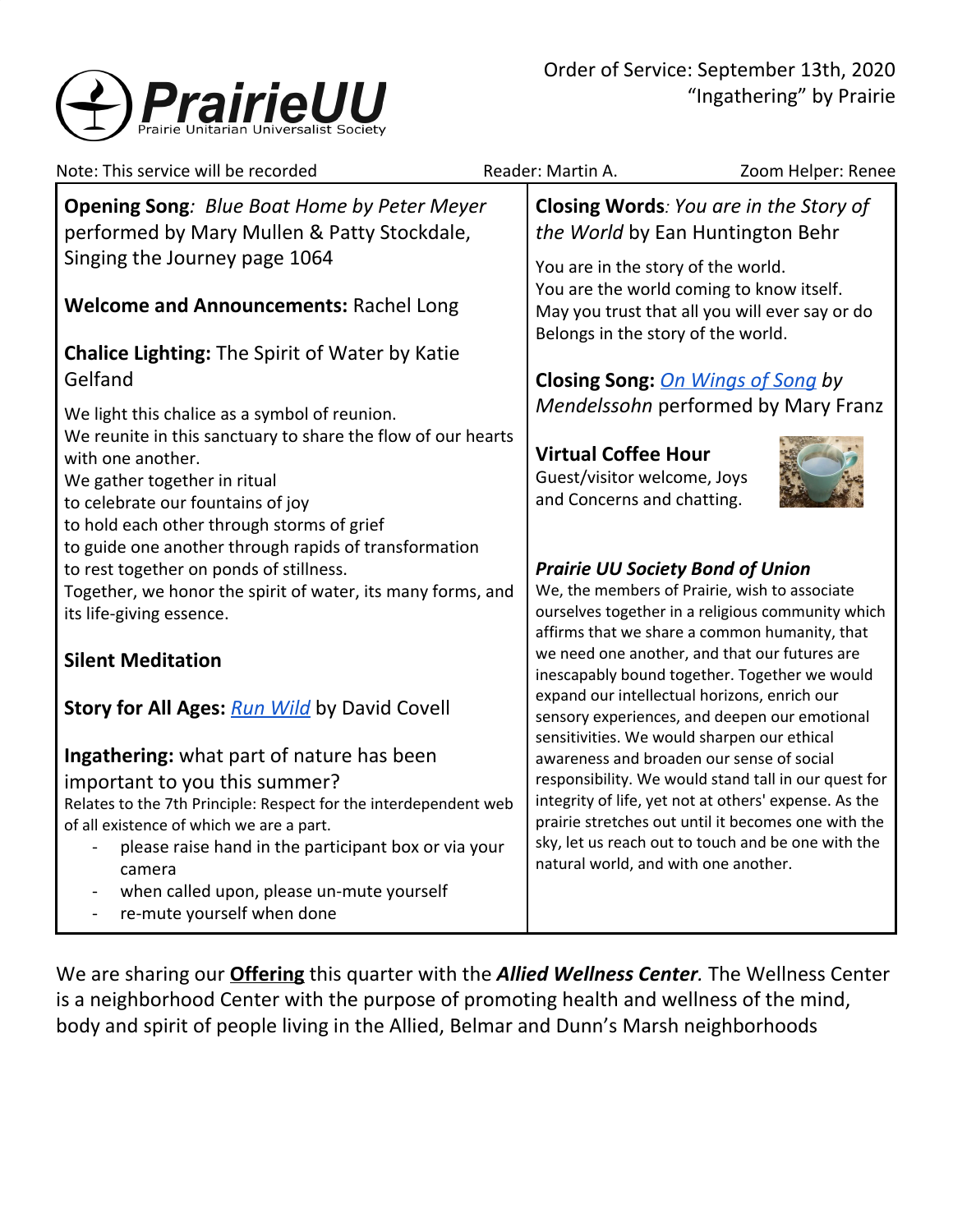Blue Boat Home by Peter Meyer, Singing the Journey page 1064

Though below me, I feel no motion Standing on these mountains and plains Far away from the rolling ocean Still my dry land heart can say I've been sailing all my life now Never harbor or port have I known The wide universe is the ocean I travel And the earth is my blue boat home

Sun, my sail and moon, my rudder As I ply the starry sea Leaning over the edge in wonder Casting questions into the deep Drifting here with my ship's companions All we kindred pilgrim souls Making our way by the lights of the heavens In our beautiful blue boat home

I give thanks to the waves upholding me Hail the great winds urging me on Greet the infinite sea before me Sing the sky my sailor's song I was born upon the fathoms Never harbor or port have I known The wide universe is the ocean I travel And the earth is my blue boat home

# **Upcoming Events**

# **Prairie Sing Along (every Sunday) 7pm**

Everyone is welcomed to Prairie's Singalong Sunday night at 7 to 8:30 pm. We use the Rise Up Singing songbook. Let Patty Stockdale know if you need a songbook, or buy it online. Each person is encouraged to pick out a song or 2, so we have ready selections. When you lead a song, you can practice your guitar or ukulele and sing with no judgements! It will bring out the folk rock star that you are. If your kids have song choices, let's try them too!. Invite your friends!

[Join by computer](https://us02web.zoom.us/j/85355334298):<https://us02web.zoom.us/j/85355334298> Join by phone: 1(312) 626-6799 Meeting ID: 853 5533 4298